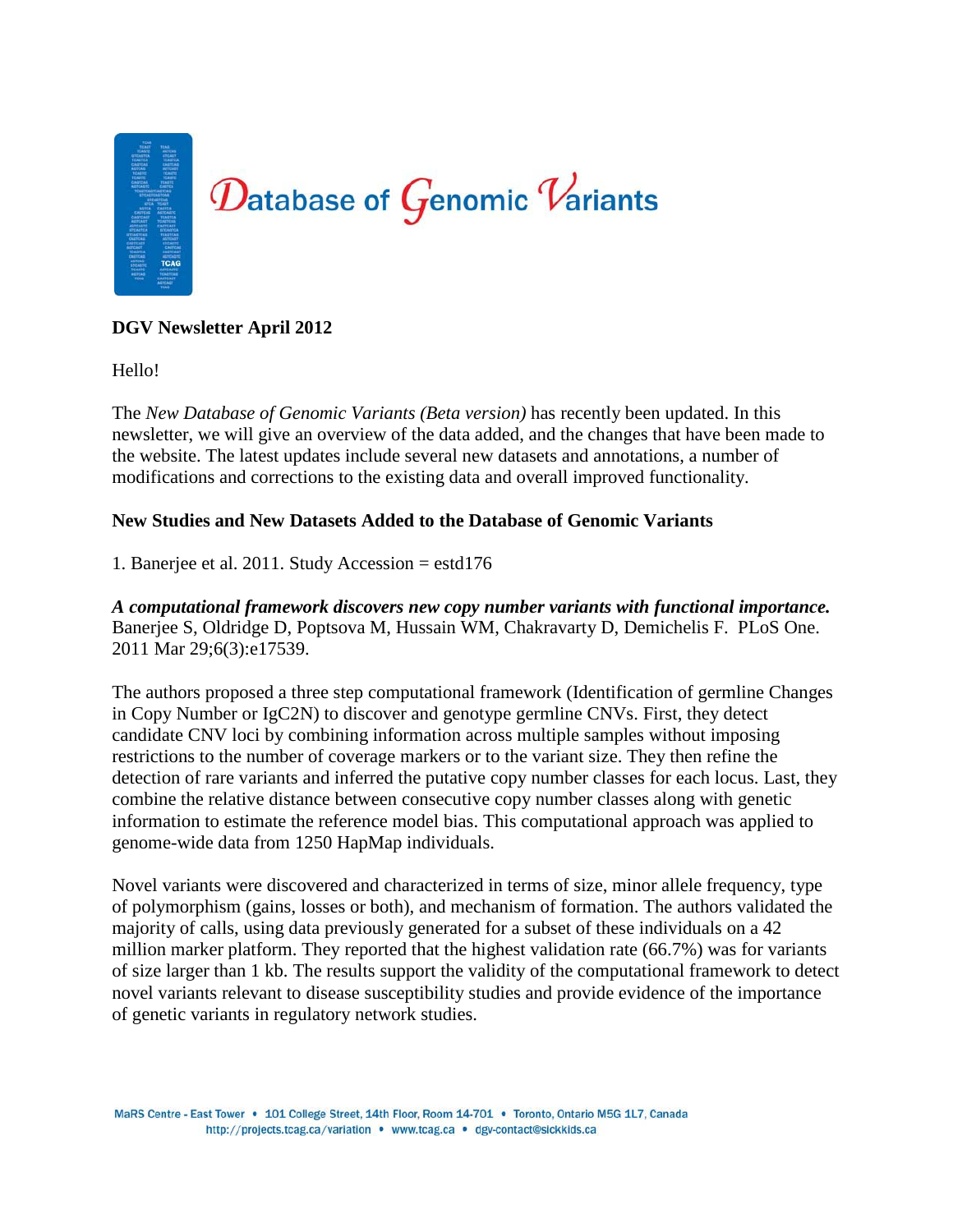### *Unannotated Studies:*

This track will include studies that have not yet been published or archived by our partners at EBI or NCBI. The data will be available in this track until it has been published or fully archived and accessioned.

1. Singapore Genome Variation Project (PubMed ID= 19700652)

This study aims to characterize the extent of common variation in the human genome across at least 1 million single nucleotide polymorphisms (SNPs) for DNA samples from each of the three ethnic groups in Singapore – Chinese, Malays and Indians. The Affymetrix Genome-Wide Human SNP Array 6.0 and the Illumina Human1M single BeadChip were used to assay 292 samples (99 Chinese, 98 Malays and 95 Indians). The inclusion criterion specifies that parents and both sets of grandparents have to belong to the same ethnic group.

2. XueZhang et al, 2011 (unpublished)

The authors used a PCR-based sequencing method to detect deletions mediated by a humanspecific palindromic sequence in 740 individuals of different ethnic origins. The data for this study was obtained through a direct submission to dbVar (nstd55).

## *Personal Genome Variants:*

To avoid assigning accessions to the small InDels from this and future studies which have already been submitted (and accessioned) to dbSNP, we have excluded these from the DGV Structural Variants datasets. To ensure that the data is still available and easily accessible, we have provided this information in our newly developed "Personal Genome Variants" track.

3. Wheeler et al. Genome Variants (InDels). Variants were submitted to dbSNP under handle bcmhgsc\_jdw. The dataset contains over 220,000 indels from 2bp up to 40Kb.

### *Clinically Relevant Genomic Variation*

1. DECIPHER: Chromosomal Imbalance and Phenotype in Humans

The DECIPHER database of submicroscopic chromosomal imbalance collects clinical information about chromosomal microdeletions/duplications/insertions, translocations and inversions and displays this information on the human genome map. This track shows genomic regions of reported cases and their associated phenotype information. All links from this data have been deactivated, as access to the underlying records is protected.